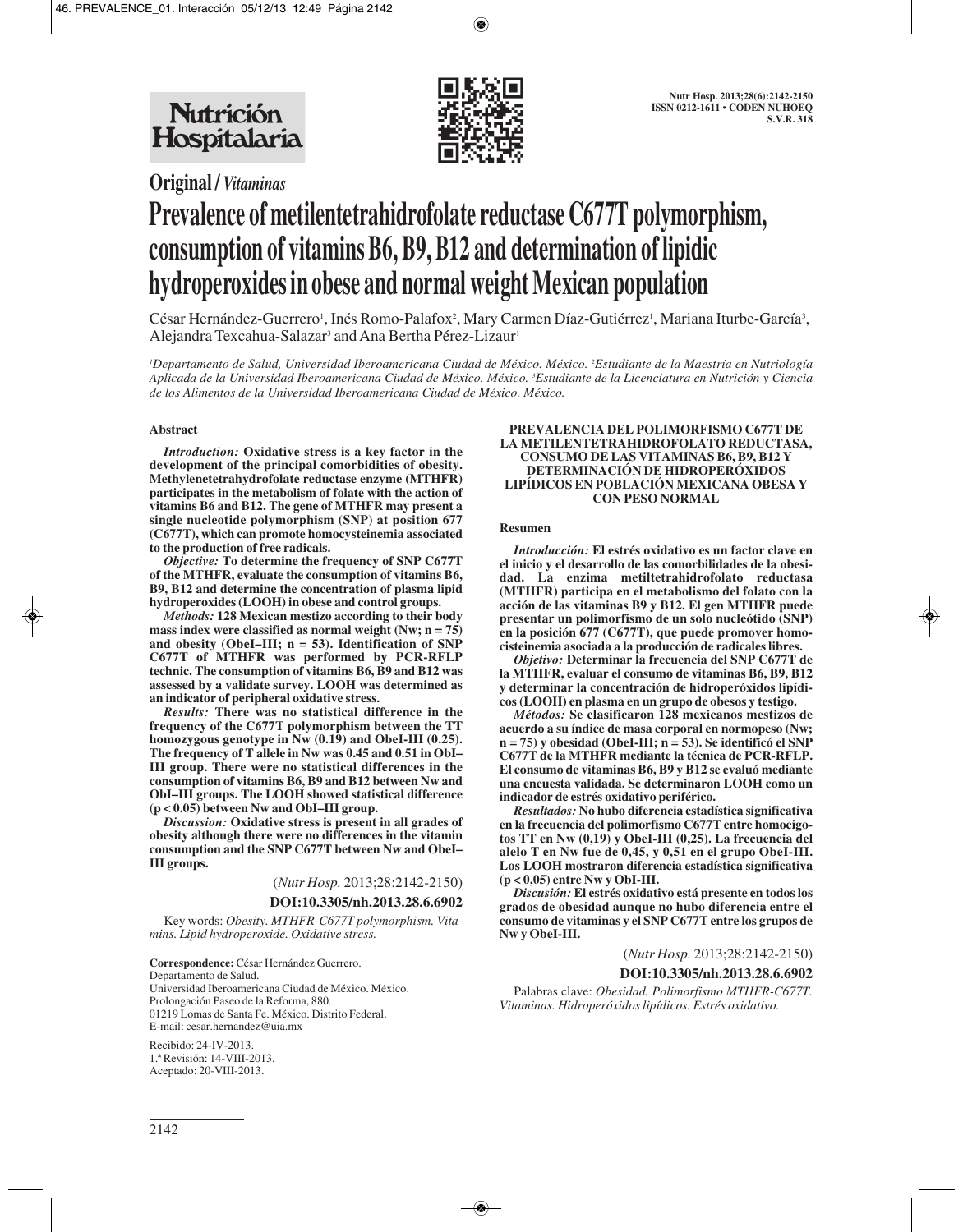# **Abbreviations**

WHO: World Health Organization ENSA: Encuesta Nacional de Salud. ENSANUT: Encuesta Nacional de Salud y Nutrición. MTHFR: Mehtylenetetrahydrofolate reductase C: Cytosine T: Thymine Ala: Alanine Val: Valine SNP: Single nucleotide polymorphism Hcy: Homocysteine 5, 10-MTHF: 5,10 methylenetetrahydrofolate 5-MTHF: 5-methylenetetrahydrofolate TNF-α: Tumor necrosis factor α. IL-β: Interleucine 1β. BMI Body mass index. PCR-RLFP: Polymerase chain reaction-restriction fragment length polymorphism bp: Base pair. LOOH: Lipid hydroperoxides. BHT: Butil hydroxitolueno. RDI: Recommended daily intake Xi<sup>2</sup>: Chi square. n: Number. Nw: Normal weight. Obe I: Obesity I. Obe II: Obesity II. Obe III: Obesity III. Obe I - III: Obesity I – III.  $\bar{x}$ : Mean. SD: Standard deviation. m<sub>e</sub>: Median.

# **Introduction**

Obesity is a multifactorial chronic disease defined as an abnormal or excessive fat accumulation in adipose tissue. Its etiology is based in a complex interaction between genetic and environmental characteristics defined by social and emotional factors. Obesity represents a high risk for the beginning and development of dyslipidemia, insulin resistance, hyperglycemia, coronary artery disease, diabetes mellitus type 2, asthma, sleep apnea, hypertension and cancer. In childhood, some important consequences of obesity include sleep apnea, orthopedic and psychosocial disorders<sup>1</sup>.

Obesity has become a worldwide public health problem, which affects all age groups, genders and ethnic populations. The World Health Organization (WHO) has declared obesity as a worldwide epidemic. Approximately 70% of adolescents grow up to be obese adults. According to the WHO in 2005, 400 million of adults were obese, and it is estimated that by 2015, 700 million adults will be obese. This epidemic is affecting developed and underdeveloped countries<sup>2</sup>.

Mexico is facing a serious health problem, the prevalence of overweight and obesity that was 62.1% in adults who were 20 years or older (including men and women) reported in the 2000 national survey (ENSA  $(2000)^3$  has increased to 71.2% according to the last national health and nutritional survey (ENSANUT 2012)4 . For children, the situation is even worse, because between these two national surveys, there was an increment of 15% in children from 5 to 11 years old with overweight and obesity. The high prevalence of this phenomenon in Mexican population contributes to 33% of deaths in women and 26% in men, from chronic disease such as diabetes, cancer and cardio and cerebrovascular disorders<sup>5</sup>.

Methylenetetrahydrofolate reductase gene (MTHFR) is located in the p36.6 region of chromosome 1. This gene may present a single nucleotide polymorphism (SNP) in the exon 4 at nucleotide 677, in which a cytosine is substituted for thymine (C677T), leading to change of alanine for valine aminoacid at codon 222 (Ala222Val)<sup>6</sup>.

It is known that the presence of the polymorphism C677T in MTHFR in heterozygote carriers, accounts for a decrease in the enzymatic activity about 30%, and 70% in homozygote carriers. The abrogate activity of MTHFR reduces the concentration of folate and promotes higher serum homocysteine (Hcy) levels<sup>7</sup>.

The MTHFR enzyme plays a mayor roll in folate metabolism by catalyzing the conversion of 5,10 methylenetetrahydrofolate (5,10-MTHF) to 5-methylenetetrahydrofolate (5-MTHF), which represents the main circulating form of folate, which serves as co-substrate for the methylation of Hcy to methionine trough the methionine synthase enzyme, in the presence of vitamin B12 as co-factor.

The presence of 5MTHF as donor or the metilo group is vital to obtain methionine and maintain the consumption of Hcy in the biochemical cycle, since an increase in the concentration of Hcy in plasma, is associated to vascular damage that can initiate or accelerate thrombotic and atherogenic processes. When Hcy is free in plasma it quickly oxides generating the formation of superoxide free radical and hydrogen peroxide, which are capable of causing oxidative damage in biological cellular membranes, or initiate the peroxidation processes of lipoprotein particles in plasma<sup>8,9</sup>.

It has been reported that individuals with obesity display higher values of peripheral oxidative stress markers, due to pro-oxidant processes such as inflammatory adipokine synthesis like leptine, tumor necrosis factor-alpha (TNF-α) and interleukine-1β (IL-β) by adipocytes and macrophages. By the increases of respiratory activity required to displace a larger amount of body mass and due a lower consumption of vitamins and antioxidant molecules by this group<sup>10</sup>.

It seems that a low consumption of folate and vitamins B6 and B12 in obese people, associated with the presence of a higher prevalence of SNP C677T of MTHFR, can be factors that account low availability of the substrate and cofactors necessary for the generation of 5-MTHF.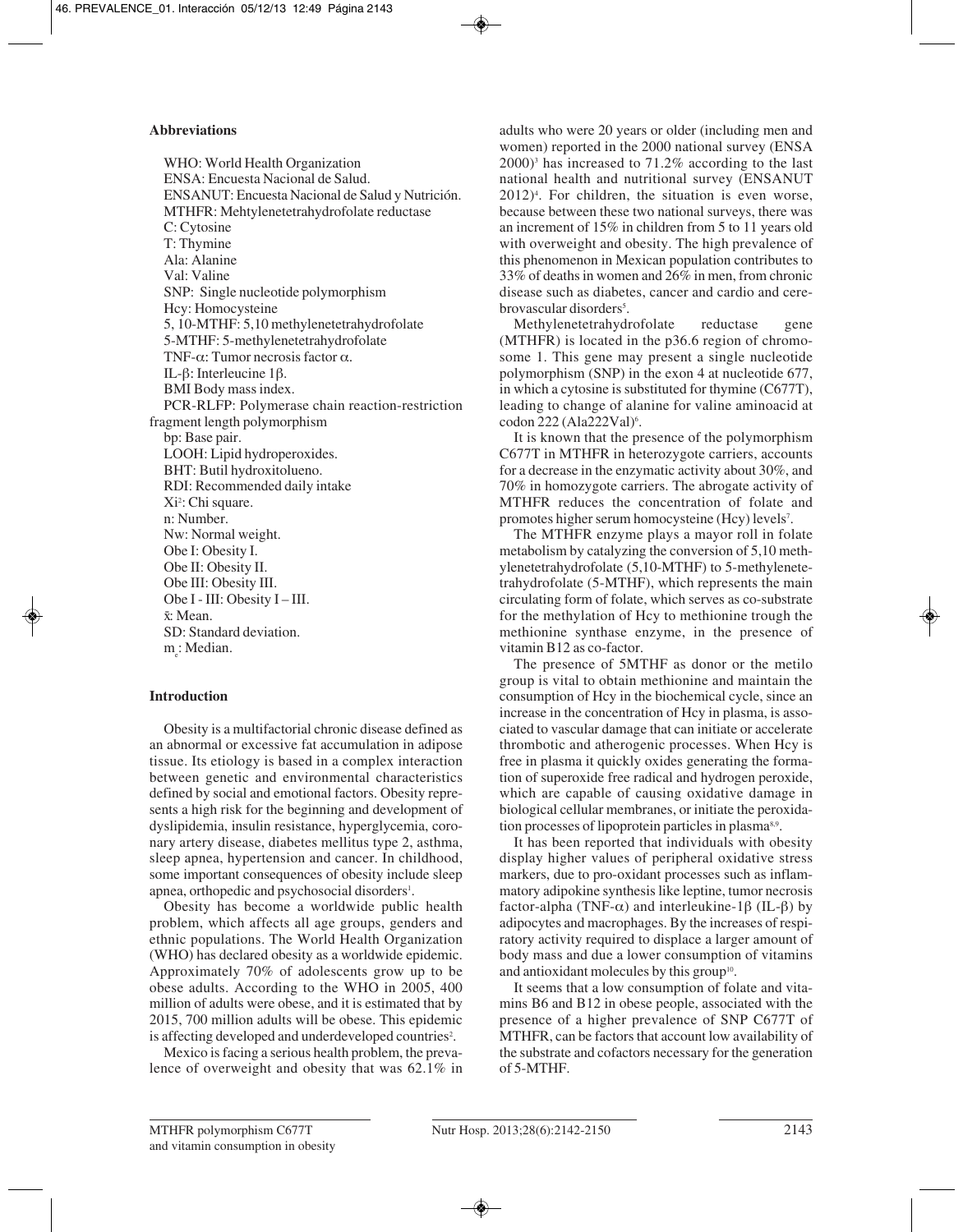The present study's goal was to identify the frequency of the polymorphism C677T of the MTHFR in Mexican mestizo population of the central plateau who had normal weight, overweight and various degrees of obesity. To evaluate the consumption of folate, vitamin B6 and B12, and to determine the concentration of lipid hydroperoxides in serum as an oxidative stress marker.

# **Material and methods**

#### *Study population*

The work included 128 participants who attended the Nutrition Clinic at Universidad Iberoamericana in Mexico City. The participants were Mexican mestizo from the central plateau who's family background was assessed. All subjects reported that at least their parents and grandparents were born in Mexico. All participants were 18 years old or older and denied any thyroid, autoimmune, allergic or eating disorder, without smoking or alcoholism history or significant weight variation in the last six months; women were not pregnant o lactating.

Body mass index (BMI) was determined with the evaluation of height using a Seca® model 240 (Vogel &Halke GMBH & Co., Germany) stadimeter, with a precision of  $\pm 2$  mm. For the weight evaluation participants were barefoot with light clothing with a body composition by bioimpedance Tanita® model TBF-300A (Corp. of America Inc., Arlington Heights, Illinois), with a precision of  $\pm 0.1$  kg and a capacity of 200kg. Subjects were classified into two groups according to their BMI (BMI; kg/m<sup>2</sup>); normal weight group (BMI 18.5-24.9), which included 53 participants, and obesity group (BMI  $\geq$  30) with 80 patients.

The size of the sample was estimated based on the grade of lipoperoxidation in plasma, according to the hypothesis test to differentiate between two proportions with a test power of 10% and a level of  $\alpha$  of 0.05. In order to do this, it was assumed that the individuals with normal weight would present 20% less lipidic hydroperoxidation in plasma in comparison with patients with obesity, which generated a total of 46 participants per group. The number of patients in the obesity group was augmented in order to have a larger number of participants when the stratification was made, which generated a distribution according to BMI of 26 individuals with obesity type I (BMI 30- 34.9), 18 for type II (BMI 35-39.9) and 31 for type III  $(BMI > 40)$ .

All participants were previously informed of the characteristics and the scope of the study, and written informed consent was obtained from each participant, and ethical principals of Helsinki declaration were followed. Thus, the project was examined and approved by the ethic and scientific committee of the University.

#### *Blood samples collection and DNA extraction*

Peripheral fasting blood samples were taken during their evaluation. Blood samples were collected in 7-mL heparin tubes (Becton Dickinson Vacutainer Systems, Franklin Lakes, NJ, USA), and taken to the laboratory immediately for DNA extraction. Isolation of DNA was performed from whole blood (100 µL) using DNAzol (Molecular Research Center, Cincinnati, OH, USA) according to the manufacturer's instructions.

#### *Determination of MTHFR C677T polymorphism*

Identification of cytosine or thymine nucleotide in the +677 position of MTHFR was performed using a polymerase chain reaction-restriction fragment length polymorphism (PCR-RLFP) technique according to Skibola et al<sup>11</sup> using the following primers: forward  $5 -$ TGA AGG AGA AGG TGT CTG CGG GA-3 and reverse 5 - AGG ACG GTG CGG TGA GAG TG-3 .

Protocol included 35 cycles (30 seconds) at 94ºC for denaturation, 60º C for annealing and 72º C for elongation. The amplified product (10 µL) was digested with Hinf I (4 U) restriction enzyme (Roche Molecular Biochem, Mannheim, Germany) during 24 h at 37º C and analyzed by electrophoresis on polyacrylamide gels (8%) to improve the DNA-bands resolution. The DNA-bands in the electrophoresis gel were identified by ethidium bromide using an image analyzer. Wild type (677CC) produced a single band of 198 bp and homozygous mutant (677TT) produced 175-, and 23-bp fragments.

# *Determination of frequency of vitamin B6, B9 and B12consumption*

To establish the antioxidant consumption in both groups we applied a dietary assessment food frequency questionnaire for antioxidants and retinol, validated by the National Institute of Mexican Public Health. We used the complete questionnaire without modifications. In order to make it easier for the patient to understand the questionnaire we used food comparative models, measures and portions. It was emphasized that the answers were only for the patient, and not the rest of the family. The results were analyzed with the SNUT program, which generates values of the nutriments or molecules in units of mass or international units<sup>12</sup>.

# *Determination of lipid hydroperoxides in peripheral blood*

Total lipid hydroperoxides **(**LOOH) were determined using the FOX method described by Zhen-Yue<sup>13</sup>. This method is based in the oxidation of ferrous ion to ferric ion by the LOOH in acid conditions. The ferric ions produced during the reaction react with the orange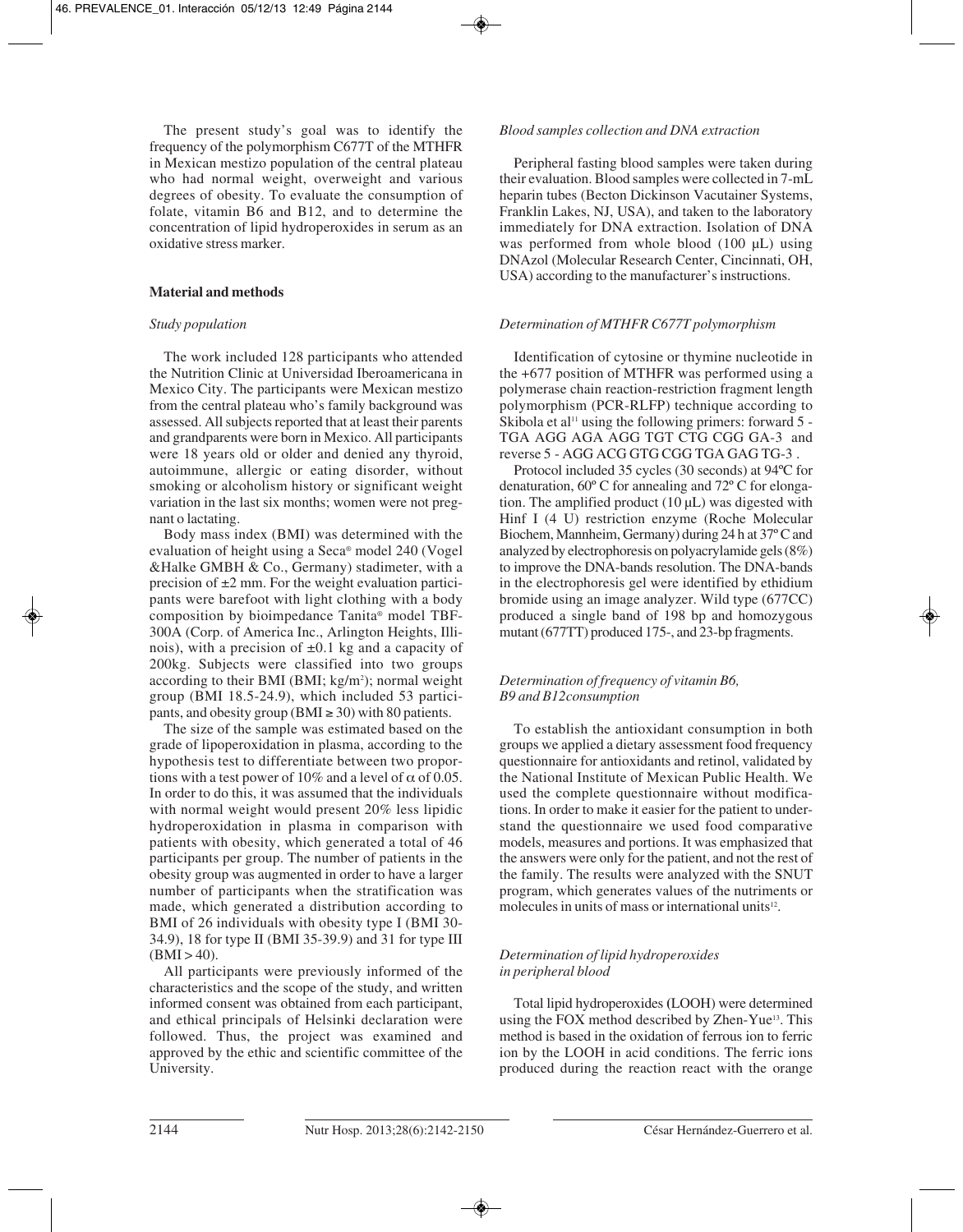xilenol reactive generating a chromophore with an extinction coefficient of 560 nm. For the determination, 300 μL of the sample and 2.7 ml of FOX reagent previously elaborated (880 mg of BHT in 900 ml of pure ethanol and 76 mg of xylenol orange and 98 mg of ammonium sulfate in 100 ml of sulfuric acid 250 mM), were incubated for 30 minutes at room temperature and controlled light conditions. The samples were then centrifuged at  $400 \times g$  for 15 minutes and the supernatant was read in a spectrophotometer UV/Vis Lambda 45 (PerkinElmer Instruments, California USA) at 560 nm. A standard curve of hydrogen peroxide in concentrations from 0 to 100 M was used for calculations.

#### *Statistical analysis*

The method of descriptive statistic was used to analyze the results of the variables obtained from the participants of the study. The difference in the consumption of vitamins between the obese group and the normal weight group was evaluated using ANOVA from Kruskal-Wallis, applying the Dunn test as pos hoc analysis. The comparison between before mentioned groups in the lipid hidroperoxidation was evaluated by Mann-Witney U study. The genetic frequency of the polymorphism, the alleles and the number of participants under the RDI of vitamins B6, B9 and B12 were analyzed using  $Xi^2$  test. A value of p less o equal to 0.05 was accepted as a statistical difference. Statistical analyses were performed using the SigmaStat v.3.5 software (Systat Software Inc., San Jose, CA, USA).

#### **Results**

# *Study population*

The study included 128 adult participants between 18 and 60 years old, from which  $\overline{68.75\%}$  (n = 88) were women and  $31.25\%$  (n = 40) were men. The control group was formed by 53 participants and the obesity group by 75 participants, who were stratified into three groups depending on the grade of obesity, which included 26, 18 and 31 individuals in grade I, II and III, respectively. The age and sex distribution for each group are described in table I. There was no statistical difference in the age of the participants from the obesity group when they were compared intragroup, or against the control group.

#### *Frequency of the C677T polymorphism of MTHFR*

The frequency of the C677T polymorphism in subjects with normal weight showed a value of 0.28 for the CC homozygous genotype, while the obesity group the value was 0.24. There was no statistical difference when comparing the frequencies between groups, not even when analyzing the frequency of the mutated genotype by carriers (heterozygote plus homozygote) between people with normal weight (0.72) and obesity (0.76). There was no statistical difference when stratifying in grades of obesity and comparing them with the normal weight group. Table II shows the frequencies of the polymorphism C677T and the alleles C and T observed in the study and control group. A representative image of identification of wild type, heterozygote and homozygote mutant carriers is shown in the figure 1. The MTHFR genotype distribution was compatible with the Hardy-Weinberger equilibrium  $(X^2 = 0.0098)$ ;  $p = 0.92$ ).

#### *Frequency of consumption of vitamin B6, B9 and B12*

The frequency of consumption of vitamin B6 by each obesity group and by the control group is presented in figure 2A. Statistical difference  $(p < 0.05)$ was observed only between the normal weight group (

| <b>Table I</b><br>Characteristics of the participants included in the study |                                      |                                      |                                       |                                     |                                   |  |  |
|-----------------------------------------------------------------------------|--------------------------------------|--------------------------------------|---------------------------------------|-------------------------------------|-----------------------------------|--|--|
|                                                                             | <b>Normal</b><br>weight<br>$n = 53$  | <i>Obe</i><br>$I-III$<br>$n = 75$    | <i>Obe</i><br>$n = 26$                | <i>Obe</i><br>II<br>$n = 18$        | <i>Obe</i><br>Ш<br>$n = 31$       |  |  |
| Age                                                                         | $30.9 \pm 11.4$ ;<br>$23(21-60)$     | $32.6 \pm 8.9$ ;<br>$34(17-55)$      | $27.6 \pm 6.8$ ;<br>$24.5(19-42)$     | $34.55 \pm 10.9$ ;<br>$34.5(19-55)$ | $34.2 \pm 6.7$ ;<br>$34(17-44)$   |  |  |
| BMI                                                                         | $22.04 \pm 1.5$ ;<br>$22(18.9-24.9)$ | $40.14 \pm 8.8$ ;<br>37.3 (29.56-66) | $32.5 \pm 1.4$ ;<br>$32.5(30.1-34.9)$ | $36.9 \pm 1.1$ ;<br>$36.7(35.3-39)$ | $48.5 \pm 7.6$ ;<br>$36.7(41-66)$ |  |  |
| Female                                                                      | 37                                   | 51                                   | 13                                    | 12                                  | 26                                |  |  |
| Male                                                                        | 16                                   | 24                                   | 13                                    | 6                                   | 5                                 |  |  |

Data show: Mean ± SD; Median (minimum and maximum). Body mass index (BMI). Obe I – III: Obesity group; Obe I: Obesity grade I; Obe II: Obesity grade II; Obe III: Obesity grade III.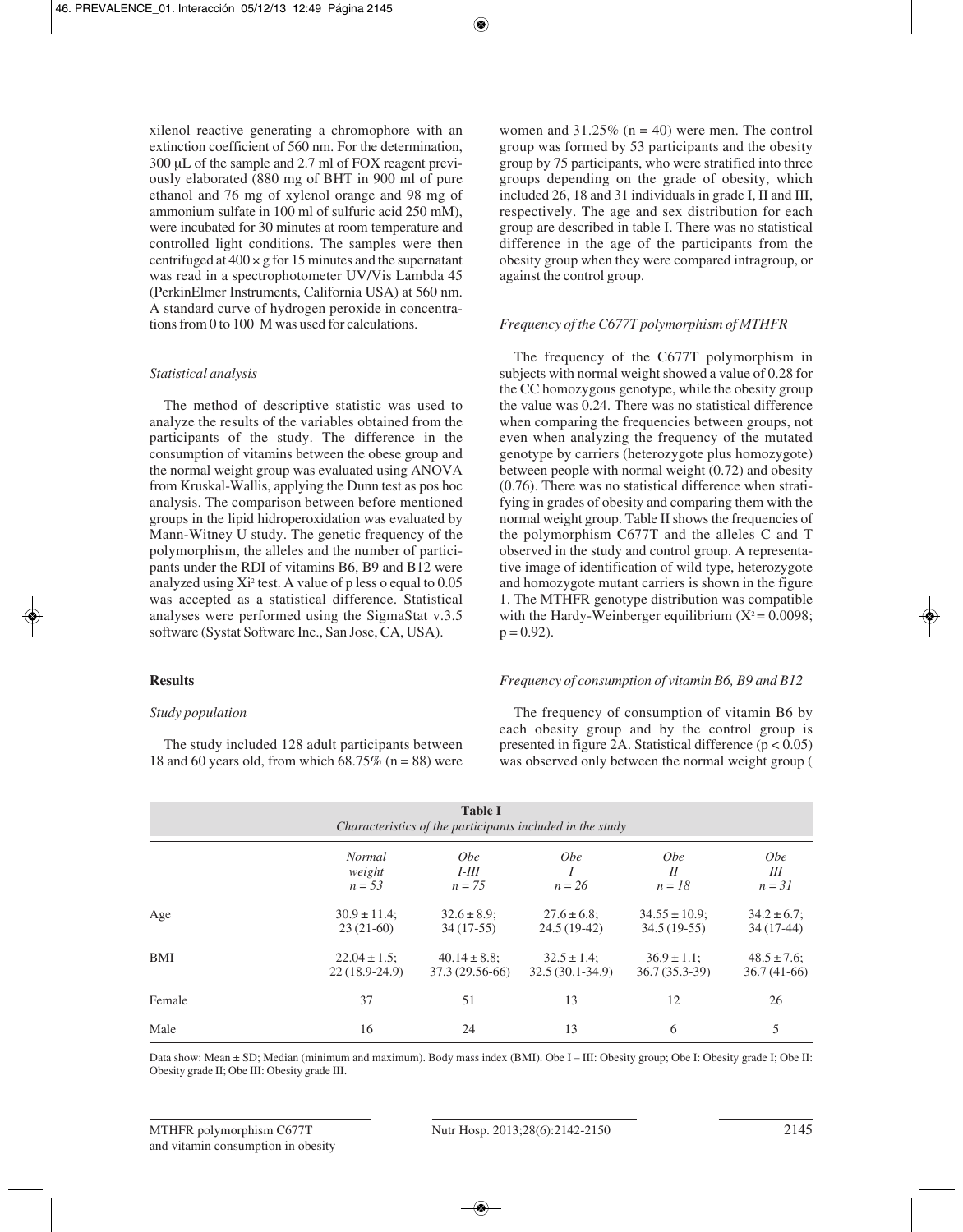| <b>Table II</b><br>Frequencies of genotype C677T of MTHFR identified in the participants |                                     |                                   |                        |                             |                             |  |  |
|------------------------------------------------------------------------------------------|-------------------------------------|-----------------------------------|------------------------|-----------------------------|-----------------------------|--|--|
| Genotype                                                                                 | <b>Normal</b><br>weight<br>$n = 53$ | <i>Obe</i><br>$I-III$<br>$n = 75$ | <i>Obe</i><br>$n = 26$ | <i>Obe</i><br>I<br>$n = 18$ | <i>Obe</i><br>Ш<br>$n = 31$ |  |  |
| $C-C$                                                                                    | 15                                  | 18                                | 6                      | 4                           | 8                           |  |  |
|                                                                                          | (0.28)                              | (0.24)                            | (0.23)                 | (0.22)                      | (0.26)                      |  |  |
| $C-T$                                                                                    | 28                                  | 38                                | 13                     | 9                           | 16                          |  |  |
|                                                                                          | (0.53)                              | (0.51)                            | (0.50)                 | (0.50)                      | (0.52)                      |  |  |
| $T-T$                                                                                    | 10                                  | 19                                | 7                      | 5                           | 7                           |  |  |
|                                                                                          | (0.19)                              | (0.25)                            | (0.27)                 | (0.22)                      | (0.22)                      |  |  |
| Allele C                                                                                 | 58                                  | 74                                | 25                     | 17                          | 32                          |  |  |
|                                                                                          | (0.55)                              | (0.49)                            | (0.48)                 | (0.47)                      | (0.52)                      |  |  |
| Allele T                                                                                 | 48                                  | 76                                | 52                     | 19                          | 17                          |  |  |
|                                                                                          | (0.45)                              | (0.51)                            | (0.52)                 | (0.53)                      | (0.47)                      |  |  |

Data show the number of participants identified by group (%). Obe I – III: Obesity group; Obe I: Obesity grade I; Obe II: Obesity grade II; Obe III: Obesity grade III. Percentages were rounded.



*Fig. 1.Typical identification of MTHFR C677T polymorphism in polyacrylamide (8%) gel electrophoresis stained with ethidium bromide, after digestion with Hinf I restriction enzyme. Wild type (677CC) produced a single band of 198 bp. Homozygous mutant (677TT) produced 175-, and 23-bp (not shown in the image) fragments.*

 $\bar{x} = 1.67 + (-1.13; m_e = 1.47 \text{ ng/mL})$  and the obesity III group  $(\bar{x} = 2.26 + (-1.31)$ ; m = 1.95 ng/mL).

For vitamin B9 the results of the frequency of consumption are shown in figure 2B. The comparison between groups only showed statistical difference (p < 0.05) between normal weight group  $(\bar{x}=1140 +1.1217)$ ;  $m_s = 1020$  ng/mL) and the obesity grade I ( $\bar{x} = 451 +$ /-429;  $m_s = 337$ ng/mL). The frequencies of consumption of vitamin B12 by the study and control groups are shown in figure 3A. No statistical difference was observed when comparing the values obtained between the group with normal weight and with obesity, when

participants were analyzed in the same group or when they were stratified by grades of obesity.

On the other hand, for the three vitamins analyzed in the present study all the participants included in the groups were under the RDI. Only for the folate there were statistical differences between the obese grades I and II, in comparison with the normal weight group, respectively (Table III).

# *Lipid hydroperoxidation in peripheral blood*

The results of the lipid peroxidation in the peripheral compartment of the study groups and control group are shown in figure 3B. We observed a statistical difference  $(p < 0.05)$  between the group with normal weight  $(\bar{x} = 4.78 + (-3.22 \mu M); m_e = 4.65 \mu M)$  and the obesity group ( $\bar{x} = 11.96 + -3.52 \mu M$ ; m<sub>e</sub> = 11.42  $\mu$ M). When stratifying the participants of the study group in grades of obesity, we observed a statistical difference between the normal weight group and the three obesity grades (p  $< 0.05$ ).

# **Discussion**

The results obtained in the present study did not show statistical difference in the prevalence of the C677T polymorphism of the MTHFR between individuals with normal weight and individuals with obesity. The frequencies observed with the genotypes CC, CT and TT, and the C and T alleles in individuals with normal weight were very similar to the values reported by Dávalos in 2000<sup>14</sup> in Mexican mestizo population. The frequency (0.19) of the TT genotype observed in the present study is nearly double of the value reported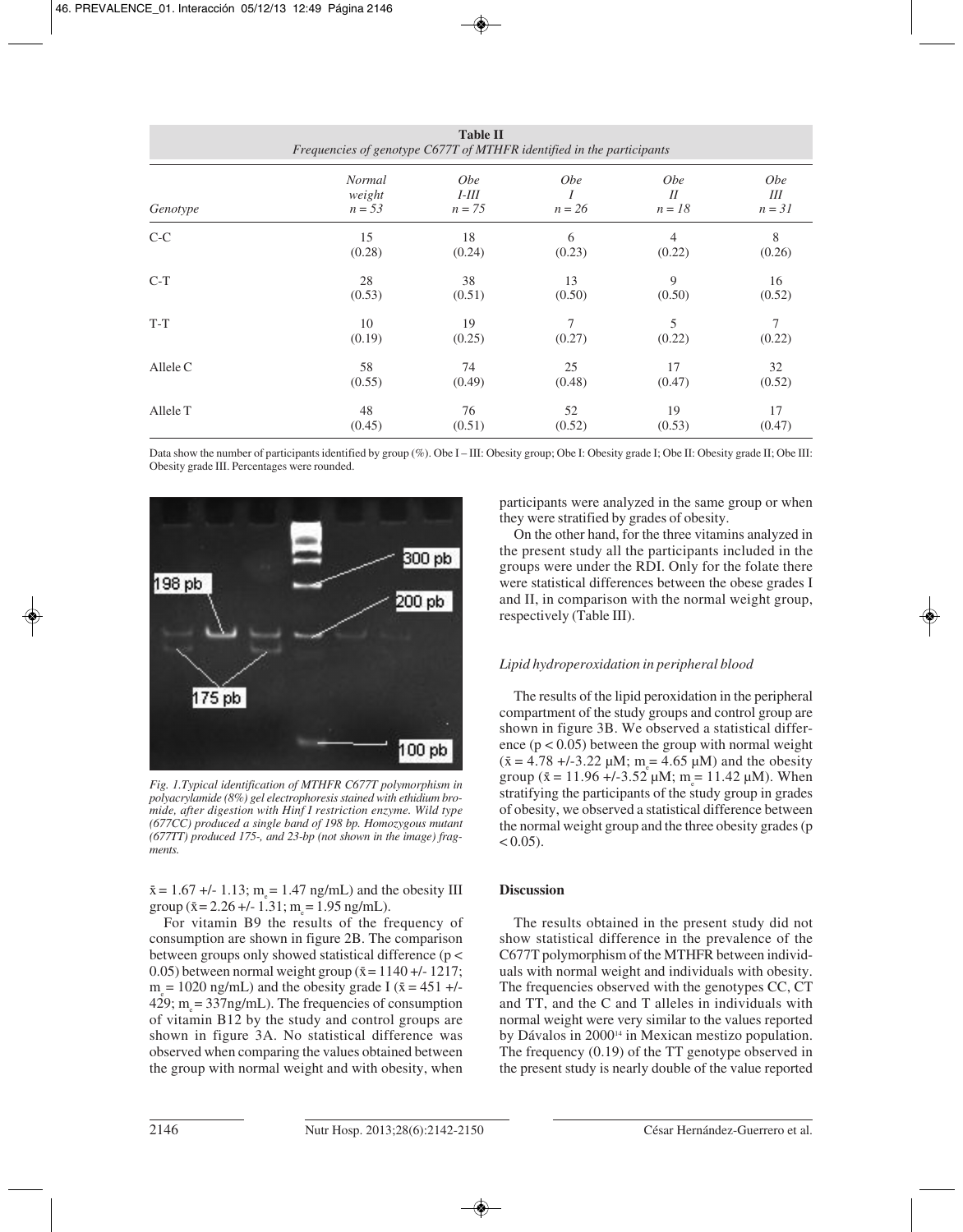

*Fig. 2.—Panel A and B show the consumption of vitamins B6 and B9, respectively, by Normal weight (Nw; n = 53) and obesity groups (median and quartiles are shown in each bar). \*p < 0.05 compared to Nw. Obe I – III: Obesity group (n = 75); Obe I: Obesity grade I (n = 26); Obe II: Obesity grade II (n = 18); Obe III: Obesity grade III (n = 31).*

by Mutchinic (0.34) in 1999<sup>15</sup> and by Gueant-Rodriguez  $(0.35)$  in 2006<sup>16</sup>, which analyzed the same type of population. The possible explanation of before mentioned differences can be attributed to the high variation that the polymorphism displays worldwide, and particularly in our country. Mutchinic himself reported a frequency of the TT genotype of 0.22 in Mexican mestizo population from the north, and a value of 0.47 in the same population from the center of the country15. On the other hand, there are no previous reports about the frequency of this polymorphism in persons that present obesity in our country; therefore it is necessary to perform more studies that reinforce or not our findings.

Worldwide, in 2007 Terruzzi<sup>17</sup> found an association between Italian subjects with obesity and the presence of the A1298C polymorphism of the MTHFR, but not with the C677T polymorphism. Settin in 2009<sup>18</sup> and Riu-Xing in 201219 did not identify an association between the polymorphism herein studied and persons with overweight and obesity from Arabia and China, respectively. Lui in 200820 studied 8 polymorphisms of the MTHFR in 1873 subjects of the USA population of

European ancestry, and found association between the lean body mass showed by the participants, and three<br>polymorphisms (rs3737964, rs2066470 and polymorphisms (rs3737964, rs2066470 and rs4846048) of the MTHFR enzyme (none of which studied herein). Previous reports highlight the wide distribution that this polymorphism shows in the world population, and its possible association with obesity and its main comorbidities, since in the Hindu<sup>21</sup> and Egyptian population<sup>22</sup> there have identified an association between the C677T polymorphism and the presence of diabetes type 2.

The MTHFR is a key enzyme in the metabolism of folate which acts as a substrate for the methylation of Hcy and its conversion to methionine. The presence of mutated genotype of the MTHFR in the heterozygous form (CT), accounts a reduction in the enzymatic activity around 30%, and this value can rise up to 70% if the genotype is homozygous (TT). Even though in our study we did not identify a different prevalence of the C677T polymorphism in persons with obesity in comparison with the control group, the values of frequency by carriers (homozygous plus heterozygous) are high in the normal weight group (0.72) and in the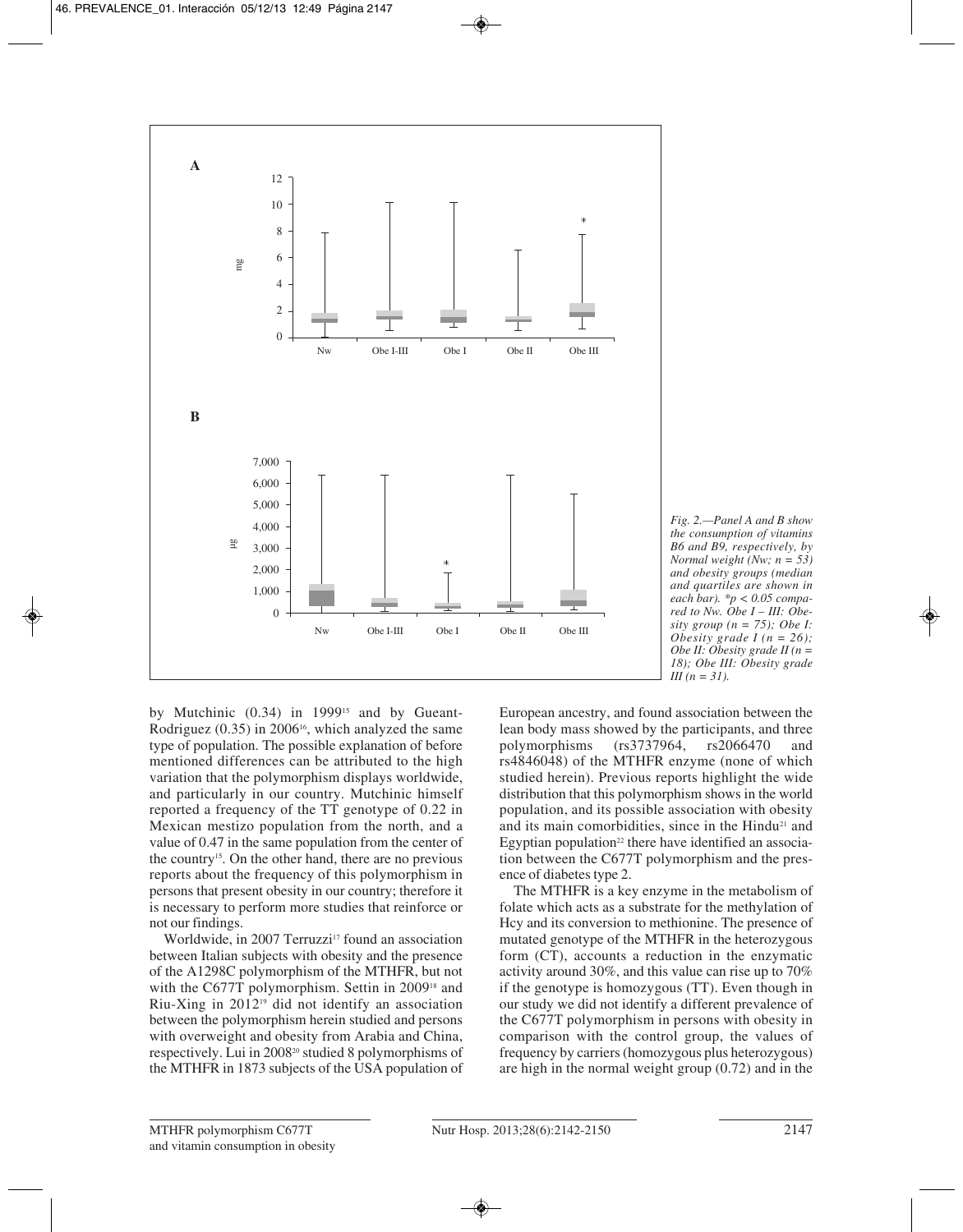

*Fig. 3.—Panel A shows the consumption of vitamin B12 (median and quartiles are shown in each bar). Panel B shows the concentration of lipid hydroperoxides assayed in peripheral plasma of Normal weight (Nw; n = 53) and obesity groups (media and deviation standard are shown in each bar). \*p < 0.05 compared to Nw. Obe I-III: Obesity group (n = 75); Obe I: Obesity grade I (n = 26); Obe II: Obesity grade II (n = 18); Obe III: Obesity grade III (n = 31).*

obesity group (0.76). The reduction in the biologic activity of the MTHFR when the polymorphism is present plus the availability of vitamins B6, B9 and B12 in the organism, can generate hyperhomocysteinemia and this promotes the appearance of oxidative stress, as well as a risk factor identified for the development of atherosclerotic and cardiovascular diseases<sup>23, 24</sup>.

In our study, we evaluated the frequency of consumption of vitamins B6, B9 and B12 in the participants, and we did not identify statistical differences when comparing the results between the normal weight and obese group. However when the obese group was stratified in grades of the disease, the group of grade I presents fewer consumption of folate versus the control group, and the group III of obesity consumes more vitamin B6 in comparison with the control group, both comparisons with statistical differences.

The few intake of folate showed by the obese grade I is in line with previous reports, in which a decreased concentration of folate was observed in the plasma of obese people in comparison with normal weight controls25,26. Or when the consumption of folate was

evaluated as in the present manuscript and a lesser intake of vitamin was identified<sup>27</sup>.

However, Gil in the 2011<sup>28</sup> assayed the concentration of vitamins B12 and folate in the plasma of 497 morbid obese people with metabolic syndrome, and reported that all the participants showed concentrations of both vitamins within the normal value. These data reinforces the need to address the study taking into account the genetic, environmental and nutritional characteristics involved in the etiology of obesity in a particular group or population, since specific conditions present in a population could not be present in other population with similar characteristics, and vice versa. Certainly, knowing this information could improve the clinical and nutritional maneuvers applied in the target subjects, aimed to reducing the obesogenic phenomena.

For the vitamin B6 the higher consumption shown by morbid obese people of this molecule, could be associated with the higher food consumption showed by this group, due to the fact that this vitamin is present in almost all food group<sup>29</sup>.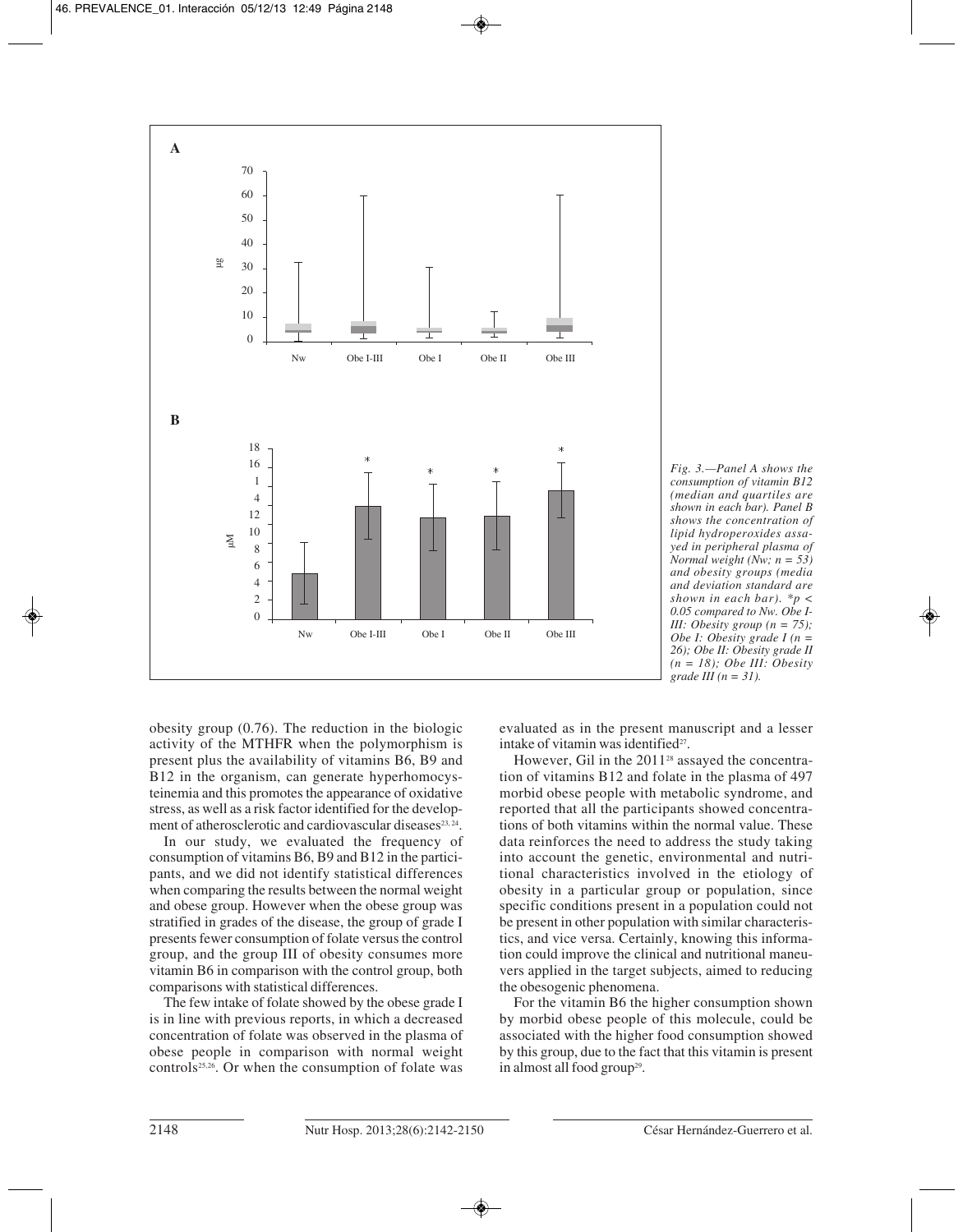| таріе пі<br>Values of vitamins consumption shown by participants included in the study |                                 |                        |                      |  |  |  |
|----------------------------------------------------------------------------------------|---------------------------------|------------------------|----------------------|--|--|--|
|                                                                                        | Vitamin $B6$ (mg)               | Vitamin $B9(\mu g)$    | Vitamin $B12(\mu g)$ |  |  |  |
| Normal weight                                                                          | $1.67 \pm 1.1$ ;                | $1140.80 \pm 1217.4$ ; | $6.71 \pm 6.0$ ;     |  |  |  |
|                                                                                        | $1.47(0.07 - 7.8)$              | 1020.6 (5.77-6373.6)   | $4.94(0.21-32.5)$    |  |  |  |
|                                                                                        | $41/53$ ; (77.3)                | $36/53$ ; $(67.9)$     | $47/53$ ; $(88.6)$   |  |  |  |
| Obe                                                                                    | $2.00 \pm 1.5$ ;                | $747.81 \pm 992.3$ ;   | $7.42 \pm 8.2$ ;     |  |  |  |
| $I-III$                                                                                | $1.63(0.57-10.1)$               | 457.17 (104.4-6386.0)  | $4.99(1.39-60.1)$    |  |  |  |
| $n = 75$                                                                               | $62/75$ ; $(82.6)$              | $37/75$ ; (49.3)       | $67/75$ ; $(89.3)$   |  |  |  |
| Obe                                                                                    | $1.95 \pm 1.8$ ;                | $451.93 \pm 429.0$ ;   | $6.23 \pm 6.0$ ;     |  |  |  |
| Ι                                                                                      | $1.53(0.76-10.1)$               | 337.8 (130.49-1853.1)  | $4.44(1.61-30.4)$    |  |  |  |
| $n = 26$                                                                               | $19/26$ ; (73.1)                | $7/26$ ; $(26.9)*$     | $23/26$ ; (88.4)     |  |  |  |
| Obe                                                                                    | $1.63 \pm 1.3$ ;                | $886.91 \pm 1466.6$ ;  | $5.30 \pm 2.7$ ;     |  |  |  |
| H                                                                                      | $1.35(0.57-6.5)$                | 424.45 (104.4-6386.2)  | $4.47(2.15-12.4)$    |  |  |  |
| $n = 18$                                                                               | $15/18$ ; $(83.3)$              | $8/18$ ; (44.4)        | $16/18$ ; (88.8)     |  |  |  |
| Obe                                                                                    | $2.26 \pm 1.3$ ;                | $915.19 \pm 969.6$ ;   | $9.66 \pm 11.1$ ;    |  |  |  |
| Ш                                                                                      | $1.95(0.67 - 7.72)$             | 594.2 (186.89-5523.1)  | $6.6(1.39-60.1)$     |  |  |  |
| $n = 31$                                                                               | $28/31$ ; $(90.3)$ <sup>+</sup> | $22/31$ ; (70.9)       | $28/31$ ; (90.3)     |  |  |  |

**Table II** 

Each data shows in the first line: mean  $\pm$  SD. In the second line: median (minimum and maximum). In the third line: the number of participants over the RDI / the total participants included; (% over the RDI). Comparison of number of subjects from normal weight group versus obese group over the RDI by Xi<sup>2</sup> test. \*Xi<sup>2</sup> = 13.53 (p < 0.001); O/R = 0.17 (I.C. 95%; 0.06 - 0.49). \*Xi<sup>2</sup> = 4.21 (p < 0.039); O/R = 3.17 (I.C. 95%; 0.12-1.12). Obe I-III: Obesity group; Obe I: Obesity grade I; Obe II: Obesity grade II; Obe III: Obesity grade III.

On the other hand, for the folate we observed a decreased proportion of people (statistically different) with obesity who consumes this vitamin below the RDI in comparison with normal weight people. Also, this vitamin is consumed in a lesser quantities compared to the RDI, considering that around 30% and 40% of the participants from control and obese groups are under the RDI, respectively.

In the present manuscript we included adults with normal weight and obesity from 18 to 60 years old, however the results before mentioned are consistent with the manuscript reported by Al-Taham, who in a wide revision of the literature (1980-2004) about the intake of vitamin B-complex by European adolescents, the author reported that folate is only the vitamin who shows a consumption under the RDI by the group studied<sup>30</sup>.

On the other side, we did not find statistical differences in the number of participants that consume the vitamins B6 and B12 under the RDI when the control and obese groups were compared, however both groups were under the RDI in approximately 20% for the vitamin B6 and 10% for vitamin B12.

We think that the combination of a high prevalence of the mutated genotype of the MTFR in the studied population, plus in general the lesser consumption of vitamins B6, B9 and B12 by the individuals with obesity, can be part of the factors involved in the greater concentration of lipidic peroxides identified in plasma, since it has been describes that the low consumption of vitamin B6, B9 and B12 in the diet relates with hyperhomocysteinemia which is capable of promoting the generation of free radicals and oxidative stress. In our study we observed a greater concentration of lipidic peroxides in individuals with obesity in comparison with the control group. Although we have the limitation of not establishing the concentration of homocystein, it is clear that the presence of obesity is associated with a higher status of oxidative stress, since during the stratification in grades of obesity a statistical difference was observed in all groups when comparing them to the control group.

The people with obesity have physiologic conditions that promote the generation of free radicals, which if they not adequately neutralized are capable of generating oxidative stress. This condition has been pointed as an outstanding phenomenon in the appearance and development of the main comorbidities of obesity.

Increase the knowledge of the specific characteristics related to appearance of oxidative stress in a specific group of persons with obesity is an essential necessity, to improve the clinical and nutritional maneuvers directed to decrease or avoid its appearance.

# **Acknowledgements**

To the Universidad Iberoamericana Ciudad de México who through the Research Direction funded the project at the "5ª Convocatoria Para Financiamiento de Proyectos de Investigación". To the team of